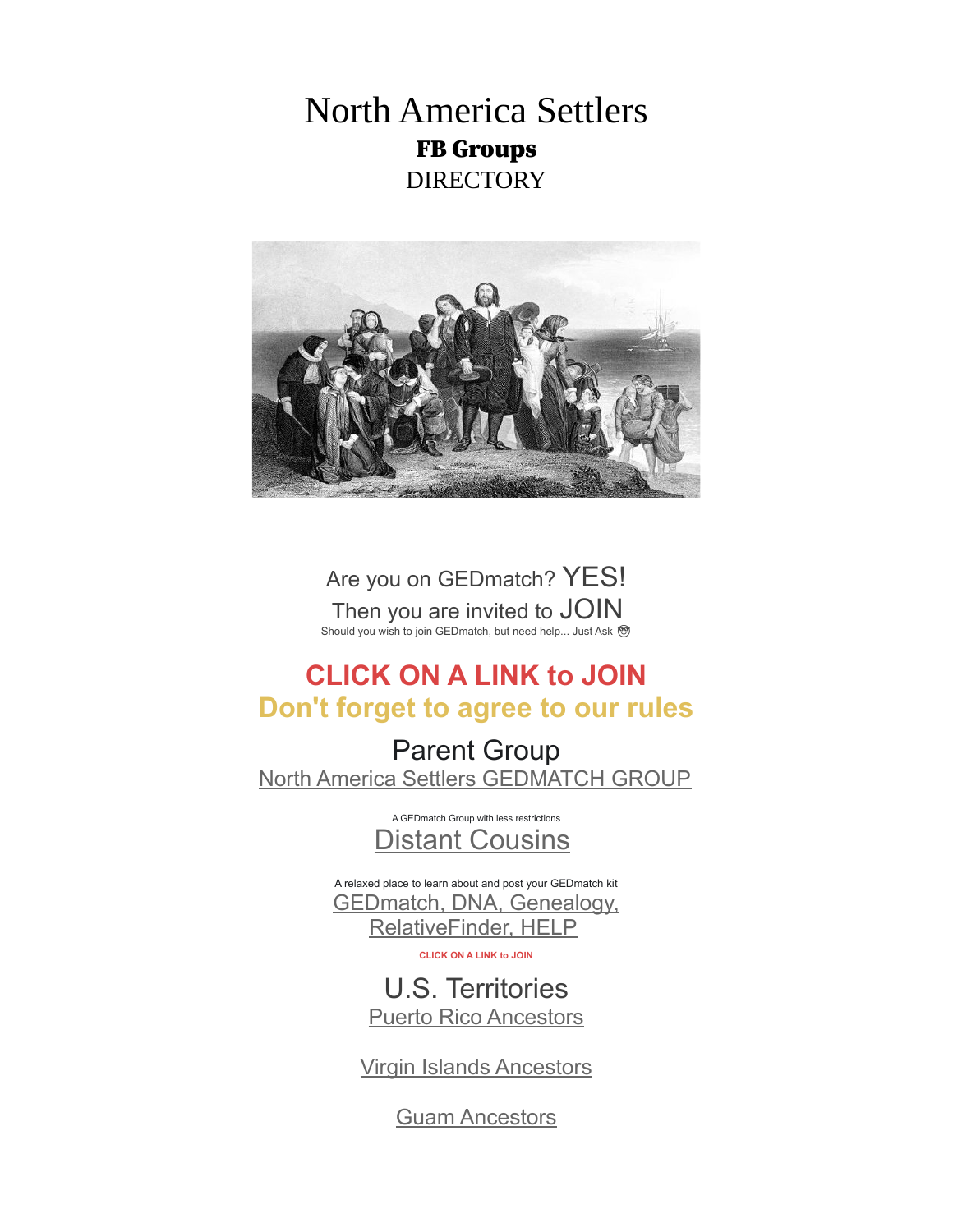# **CANADA**

[Eastern Canada Ancestors](https://www.facebook.com/groups/EasternCanadaGedmatch) Acadia, New Brunswick, Québec, Nova Scotia, PEI, Newfoundland, Newfoundland and Labrador

Ontario [Central Canada Ancestors](https://www.facebook.com/groups/centralcanadagedmatch)

[Western Canada Ancestors](https://www.facebook.com/groups/westerncanadaancestors) Manitoba, Saskatchewan, Alberta, British Columbia, the Yukon Territory, and the Northwest Territories

## FB GEDMATCH GROUPS BY STATE **CLICK ON A LINK to JOIN**

 [Washington D.C. Ancestors](https://www.facebook.com/groups/districtofcolumbiagedmatch)

[Alabama Ancestors](https://www.facebook.com/groups/alabamagedmatch)

[Alaska Ancestors](https://www.facebook.com/groups/alaskagedmatch)

[Arkansas Ancestors](https://www.facebook.com/groups/arkansasgedmatch/)

[Arizona Ancestors](https://www.facebook.com/groups/arizonagedmatch)

[California Ancestors](https://www.facebook.com/groups/californiagedmatch)

[Colorado Ancestors](https://www.facebook.com/groups/coloradogedmatch)

[Connecticut Ancestors](https://www.facebook.com/groups/connecticutgedmatch)

[Delaware Ancestors](https://www.facebook.com/groups/DelawareGedmatch)

[Florida Ancestors](https://www.facebook.com/groups/FloridaGedmatch)

[Georgia Ancestors](https://www.facebook.com/groups/georgiagedmatch)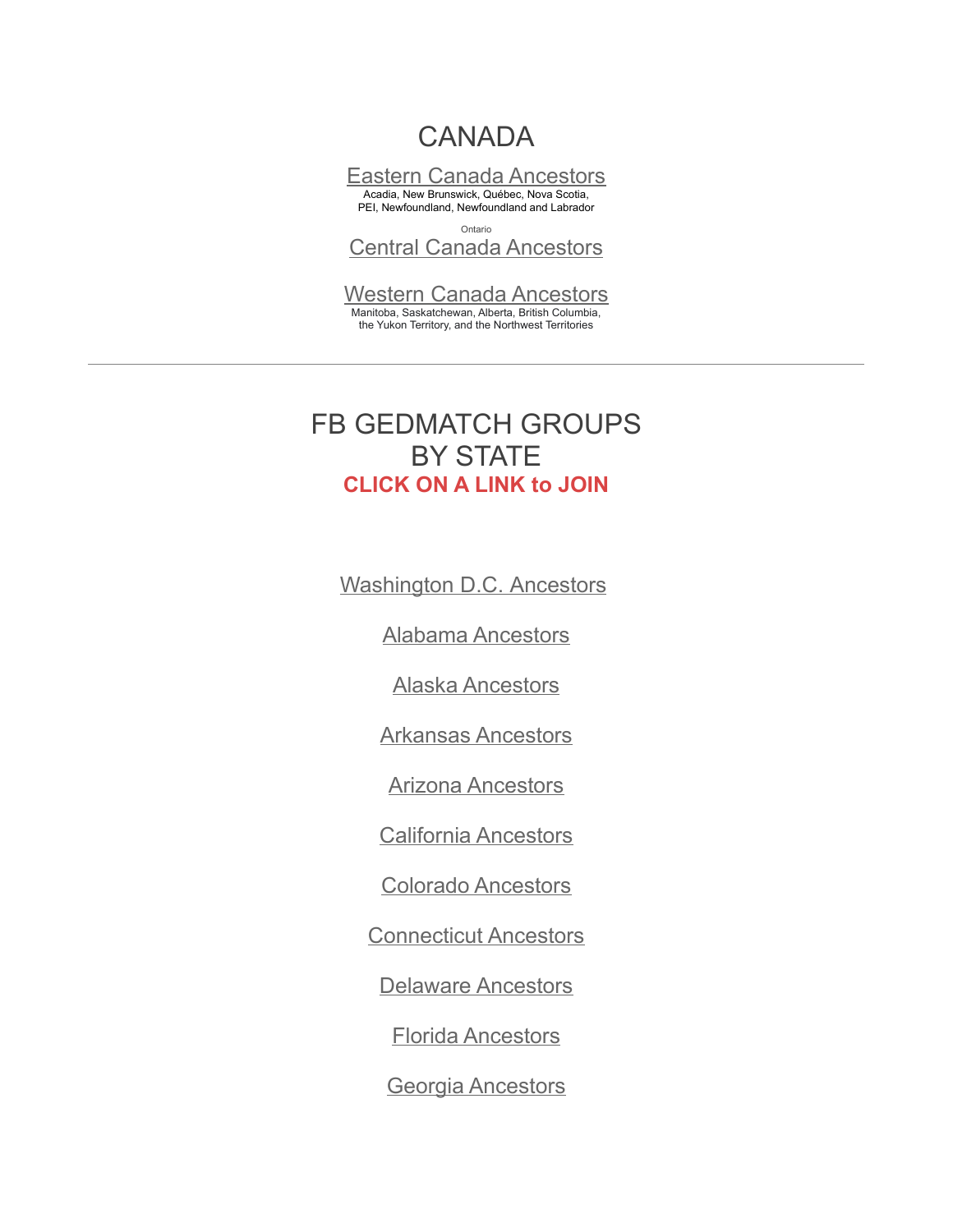[Hawaii Ancestors](https://www.facebook.com/groups/hawaiigedmatch)

[Idaho Ancestors](https://www.facebook.com/groups/idahogedmatch)

#### **CLICK ON A LINK to JOIN**

[Illinois Ancestors](https://www.facebook.com/groups/IllinoisGedmatch)

[Indiana Ancestors](https://www.facebook.com/groups/IndianaGedmatch)

[Iowa Ancestors](https://www.facebook.com/groups/iowagedmatch)

[Kansas Ancestors](https://www.facebook.com/groups/kansasgedmatch)

**[Kentucky Ancestors](https://www.facebook.com/groups/KentuckyGedmatch)** 

[Louisiana Ancestors](https://www.facebook.com/groups/LouisianaGedmatch)

[Maine Ancestors](https://www.facebook.com/groups/MaineGedmatch)

**[Maryland Ancestors](https://www.facebook.com/groups/MarylandGedmatch)** 

[Massachusetts Ancestors](https://www.facebook.com/groups/MassachusettsGedmatch)

[Michigan Ancestors](https://www.facebook.com/groups/michigangedmatch)

[Minnesota Ancestors](https://www.facebook.com/groups/minnesotagedmatch)

[Mississippi Ancestors](https://www.facebook.com/groups/MississippiGedmatch)

[Missouri Ancestors](https://www.facebook.com/groups/missourigedmatch)

### **CLICK ON A LINK to JOIN**

[Montana Ancestors](https://www.facebook.com/groups/montanagedmatch)

[Nebraska Ancestors](https://www.facebook.com/groups/nebraskagedmatch)

[Nevada Ancestors](https://www.facebook.com/groups/nevadagedmatch)

[New Hampshire Ancestors](https://www.facebook.com/groups/NewhampshireGedmatch)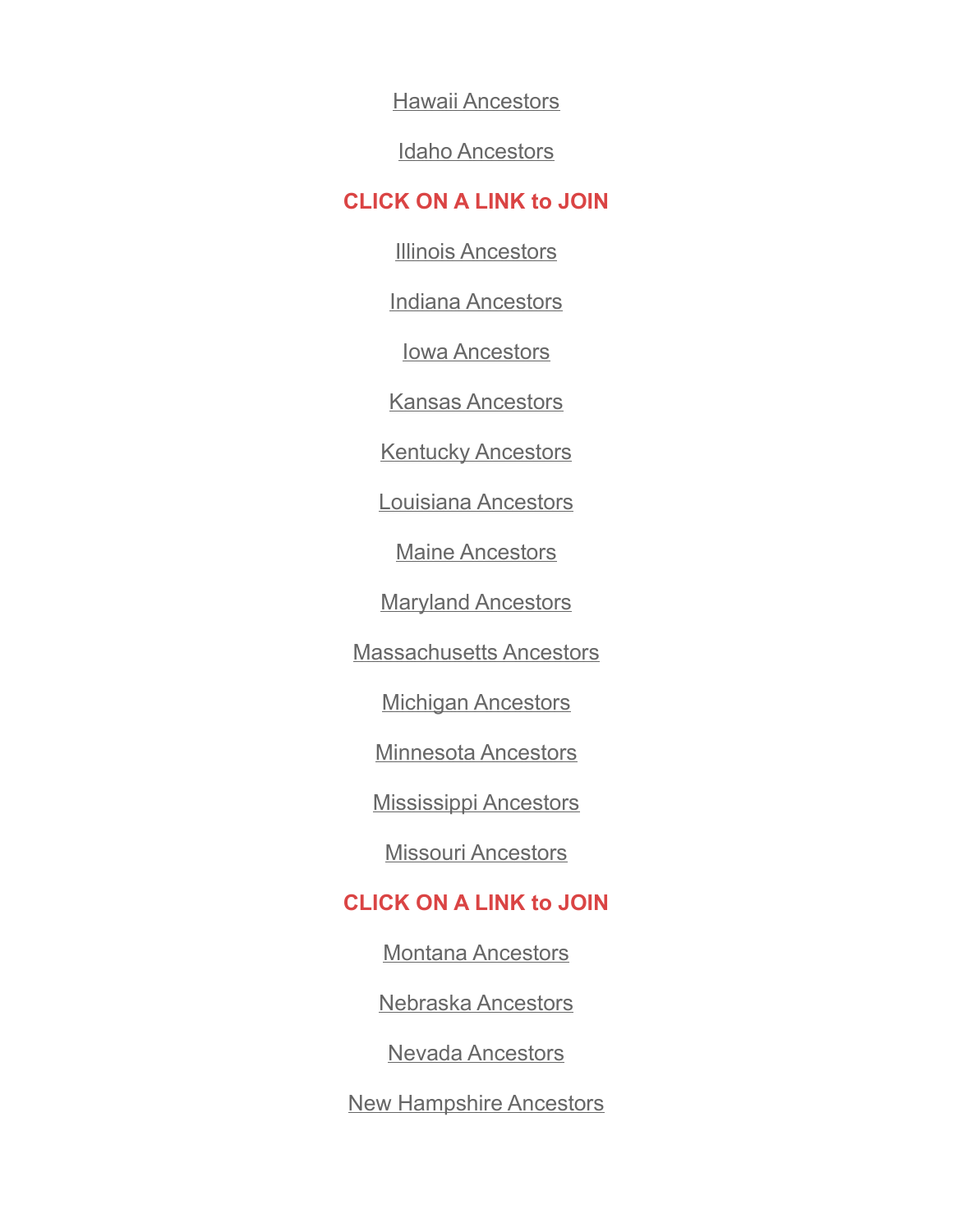[New Jersey Ancestors](https://www.facebook.com/groups/NewJerseyGedmatch)

[New Mexico Ancestors](https://www.facebook.com/groups/newmexicogedmatch)

[New York Ancestors](https://www.facebook.com/groups/NewYorkGedmatch)

[North Carolina Ancestors](https://www.facebook.com/groups/NorthCarolinaGedmatch)

[North Dakota Ancestors](https://www.facebook.com/groups/northdakotagedmatch)

[Ohio Ancestors](https://www.facebook.com/groups/OhioGedmatch)

[Oklahoma Ancestors](https://www.facebook.com/groups/oklahomagedmatch)

**[Oregon Ancestors](https://www.facebook.com/groups/oregongedmatch)** 

[Pennsylvania Ancestors](https://www.facebook.com/groups/PennsylvaniaGedmatch)

[Rhode Island Ancestors](https://www.facebook.com/groups/RhodeIslandGedmatch)

[South Carolina Ancestors](https://www.facebook.com/groups/SouthCarolinaGedmatch)

[South Dakota Ancestors](https://www.facebook.com/groups/southdakotagedmatch)

[Tennessee Ancestors](https://www.facebook.com/groups/TennesseeGedmatch)

#### **[C](https://www.facebook.com/groups/TennesseeGedmatch)LICK ON A LINK to JOIN**

[Texas Ancestors](https://www.facebook.com/groups/texasgedmatch)

[Utah Ancestors](https://www.facebook.com/groups/utahgedmatch)

[Vermont Ancestors](https://www.facebook.com/groups/VermontGedmatch)

[Virginia Ancestors](https://www.facebook.com/groups/virginiagedmatch)

[Washington State Ancestors](https://www.facebook.com/groups/washingtongedmatch)

[West Virginia Ancestors](https://www.facebook.com/groups/westvirginiagedmatch)

[Wisconsin Ancestors](https://www.facebook.com/groups/WisconsinGedmatch)